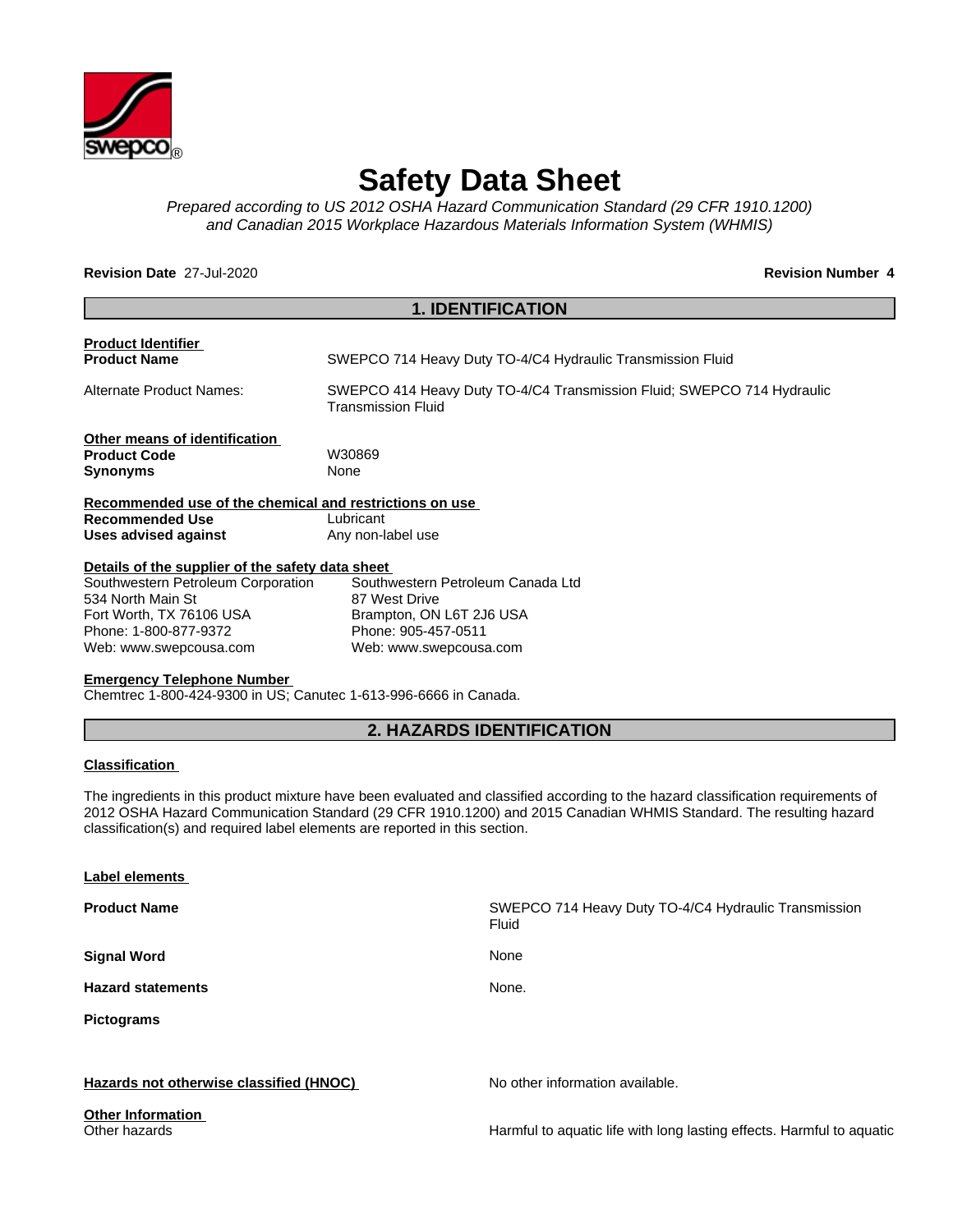life.

**Unknown acute toxicity** 2.431% of the mixture consists of ingredient(s) of unknown toxicity.

# **3. COMPOSITION/INFORMATION ON INGREDIENTS**

**Mixture**<br>Chemical Family

Non-hazardous proprietary mixture. Petroleum hydrocarbon.

| Chemical Name                                      | <b>CAS-No</b> | Weight % | Trade Secret |
|----------------------------------------------------|---------------|----------|--------------|
| Phosphorodithioic acid, O,O-di-C1-14-alkyl esters, | 68649-42-3    | 10%      |              |
| zinc salts                                         |               |          |              |

\*The exact percentage (concentration) of composition has been withheld as a trade secret.

#### **4. FIRST AID MEASURES**

#### **Description of first aid measures**

| <b>Eye Contact</b>                                          | Rinse thoroughly with plenty of water for at least 15 minutes and consult a physician.                                                              |
|-------------------------------------------------------------|-----------------------------------------------------------------------------------------------------------------------------------------------------|
| <b>Skin Contact</b>                                         | Wash off immediately with soap and plenty of water. If skin irritation persists, call a<br>physician.                                               |
| <b>Inhalation</b>                                           | Move to fresh air. If breathing is difficult, give oxygen. If not breathing, give artificial<br>respiration. If symptoms persist, call a physician. |
| <b>Ingestion</b>                                            | Clean mouth with water and drink afterwards plenty of water.                                                                                        |
| Most important symptoms and effects, both acute and delayed |                                                                                                                                                     |
| <b>Symptoms</b>                                             | No other information available.                                                                                                                     |
|                                                             | Indication of any immediate medical attention and special treatment needed                                                                          |
| <b>Notes to Physician</b>                                   | Treat symptomatically.                                                                                                                              |

# **5. FIRE-FIGHTING MEASURES**

#### **Suitable Extinguishing Media**

Foam. Dry chemical or CO2. Cool containers with flooding quantities of water until well after fire is out.

**Unsuitable Extinguishing Media** Do not scatter spilled material with high pressure water streams.

#### **Specific Hazards Arising from the Chemical**

No other information available.

**Hazardous Combustion Products** Hydrocarbons. Carbon monoxide. Hydrogen sulfide (H2S) may be produced above 250° F (121° C).

**Explosion Data**

**Sensitivity to mechanical impact** None. **Sensitivity to static discharge** None.

**Protective Equipment and Precautions for Firefighters**

Wear self-contained breathing apparatus and protective suit.

### **6. ACCIDENTAL RELEASE MEASURES**

**Personal precautions, protective equipment and emergency procedures**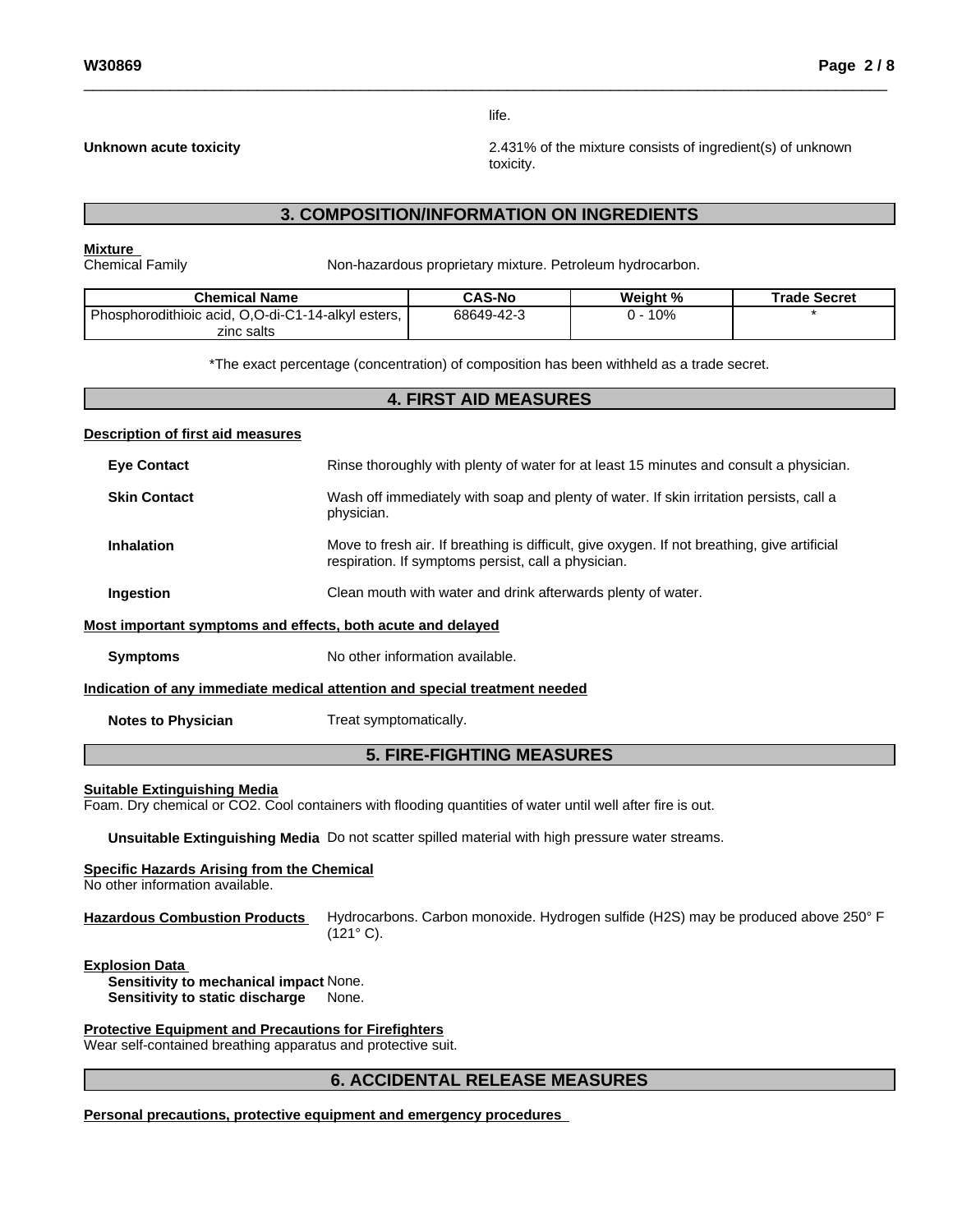Use personal protective equipment.Avoid contact with skin, eyes and clothing. Ensure adequate ventilation. Remove all sources of ignition.

#### **Environmental precautions**

See Section 12 for additional Ecological information.

#### **Methods and material for containment and cleaning up**

Prevent further leakage or spillage if safe to do so. Use inert absorbent materials to confine spills and absorb spill.

Pick up and transfer to properly labelled containers.

### **7. HANDLING AND STORAGE**

#### **Precautions for safe handling**

Handling **Handle** in accordance with good industrial hygiene and safety practice.

#### **Conditions for safe storage, including any incompatibilities**

**Storage** Keep containers tightly closed in a dry, cool and well-ventilated place. Keep out of the reach of children.

**Incompatible Materials** Strong oxidizing agents.

# **8. EXPOSURE CONTROLS/PERSONAL PROTECTION**

#### **Control parameters**

**Exposure Guidelines** Exposure limits of this complete mixture have not been evaluated. If information is available on any of the individual components of the mixture, it is presented in the table below. Keep in mind, however, that these exposure levels are for pure concentrations of these ingredients. If no table appears below, none of the components represent a hazard or occupational exposure limits have not been established or occupational exposure limits are not known for any of the ingredients in this product:

#### **Appropriate engineering controls**

Use in well-ventilated area. If user operations generate an oil mist, use process enclosures, local exhaust ventilation or other engineering controls to control airborne levels below the recommended mineral oil mist exposure limits (ACGIH TLV TWA: 5 mg/m3; ACGIH TLV STEL: 10 mg/m3; OSHA PEL TWA: 5 mg/m3).

#### **Individual protection measures, such as personal protective equipment**

| <b>Eye/face Protection</b>    | Safety glasses with side-shields.                                                                                                                                                                                                                                                                                                |
|-------------------------------|----------------------------------------------------------------------------------------------------------------------------------------------------------------------------------------------------------------------------------------------------------------------------------------------------------------------------------|
| Skin and body protection      | Suitable protective clothing.                                                                                                                                                                                                                                                                                                    |
| <b>Respiratory Protection</b> | If exposure limits are exceeded or irritation is experienced, NIOSH/MSHA approved<br>respiratory protection should be worn. Positive-pressure supplied air respirators may be<br>required for high airborne contaminant concentrations. Respiratory protection must be<br>provided in accordance with current local regulations. |

**General Hygiene Considerations** Handle in accordance with good industrial hygiene and safety practice.

# **9. PHYSICAL AND CHEMICAL PROPERTIES**

**Information on basic physical and chemical properties**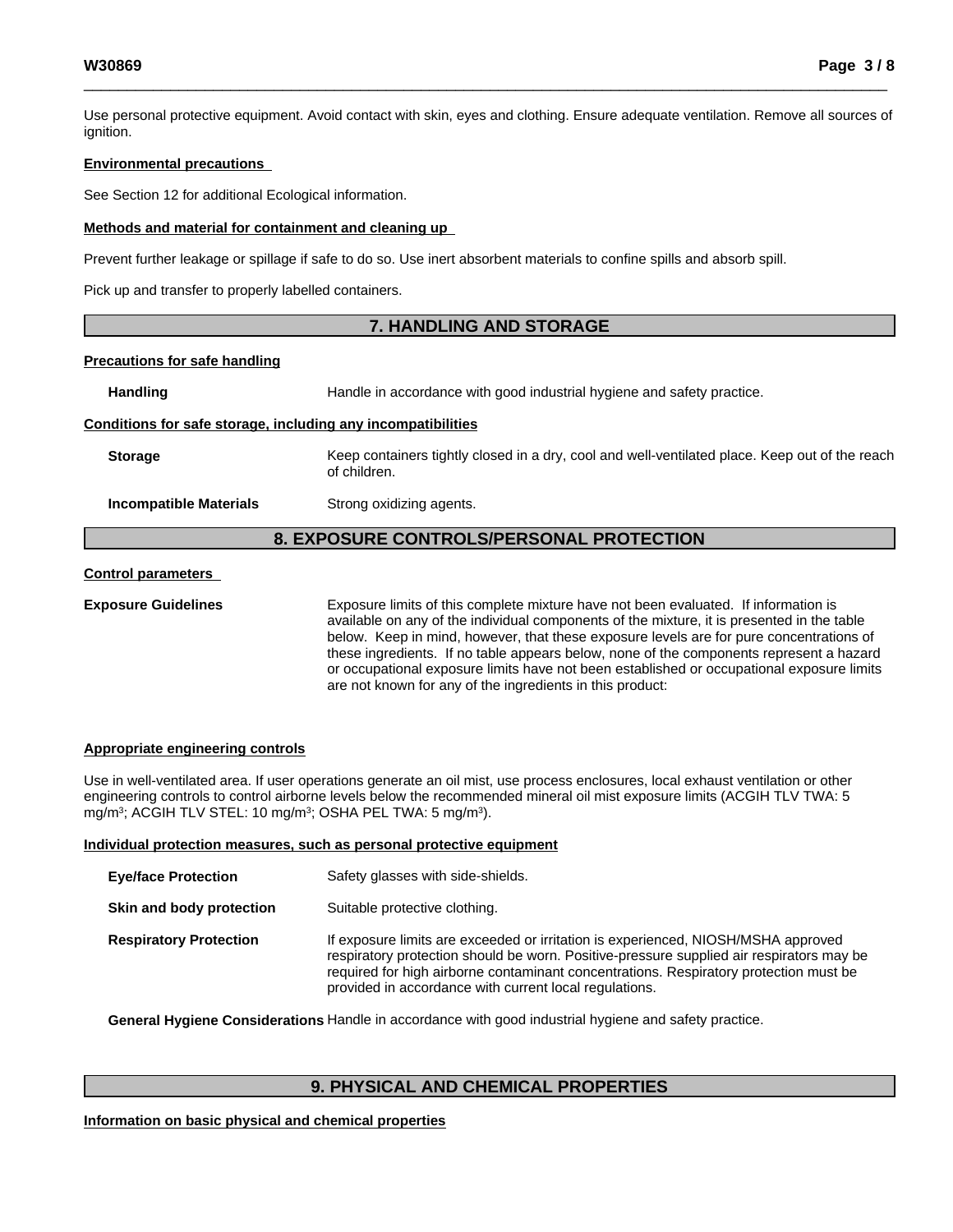| <b>Physical state</b><br>Color<br>Odor<br><b>Odor Threshold</b> | Liquid<br>Red<br>Petroleum distillates<br>No other information available |                  |
|-----------------------------------------------------------------|--------------------------------------------------------------------------|------------------|
| <b>Property</b>                                                 | <b>Values</b>                                                            | Remarks • Method |
| рH                                                              | No other information available                                           |                  |
| Melting point / freezing point                                  | No other information available                                           |                  |
| <b>Boiling Point/Range</b>                                      | 293 °C                                                                   |                  |
| <b>Flash Point</b>                                              | $>179$ °C                                                                |                  |
| <b>Evaporation Rate</b>                                         | No other information available                                           |                  |
| Flammability (solid, gas)                                       | No other information available                                           |                  |
| <b>Flammability Limit in Air</b>                                |                                                                          |                  |
| <b>Upper flammability limit:</b>                                | 7.0                                                                      |                  |
| Lower flammability limit:                                       | 0.9                                                                      |                  |
| Vapor pressure                                                  | No other information available                                           |                  |
| <b>Vapor Density</b>                                            | > 5                                                                      |                  |
| <b>Relative density</b>                                         | 0.9                                                                      |                  |
| <b>Water Solubility</b>                                         | No other information available                                           |                  |
| Solubility in other solvents                                    | No other information available                                           |                  |
| <b>Partition coefficient</b>                                    | No other information available                                           |                  |
| <b>Autoignition Temperature</b>                                 | 260 °C                                                                   |                  |
| <b>Decomposition temperature</b>                                |                                                                          |                  |
| Kinematic viscosity @40C                                        | No other information available                                           |                  |
| <b>Dynamic viscosity</b>                                        | No other information available                                           |                  |
| <b>Explosive Properties</b>                                     | No other information available                                           |                  |
| <b>Oxidizing Properties</b>                                     | No other information available                                           |                  |
| <b>Other Information</b>                                        |                                                                          |                  |
| <b>Softening Point</b>                                          | No other information available                                           |                  |
| <b>Molecular Weight</b>                                         | No other information available                                           |                  |
| <b>Volatiles, % Vol</b>                                         | 0                                                                        |                  |
| <b>Density</b>                                                  | No other information available                                           |                  |
| <b>Bulk Density</b>                                             | No other information available                                           |                  |

### **10. STABILITY AND REACTIVITY**

#### **Reactivity**

None under normal use conditions.

#### **Chemical Stability**

Stable under recommended storage conditions.

#### **Possibility of Hazardous Reactions**

None under normal use conditions. Hazardous polymerization does not occur.

#### **Conditions to Avoid**

Heat, flames and sparks.

#### **Incompatible Materials**

Strong oxidizing agents.

#### **Hazardous Decomposition Products**

Hydrocarbons. Carbon monoxide. Hydrogen sulfide (H2S) may be produced above 250° F (121° C).

# **11. TOXICOLOGICAL INFORMATION**

#### **Information on likely routes of exposure**

**Principle Routes of Exposure** Skin contact. Eye contact.

**Product Information** Toxicity of this complete mixture has not been evaluated. If information is available on any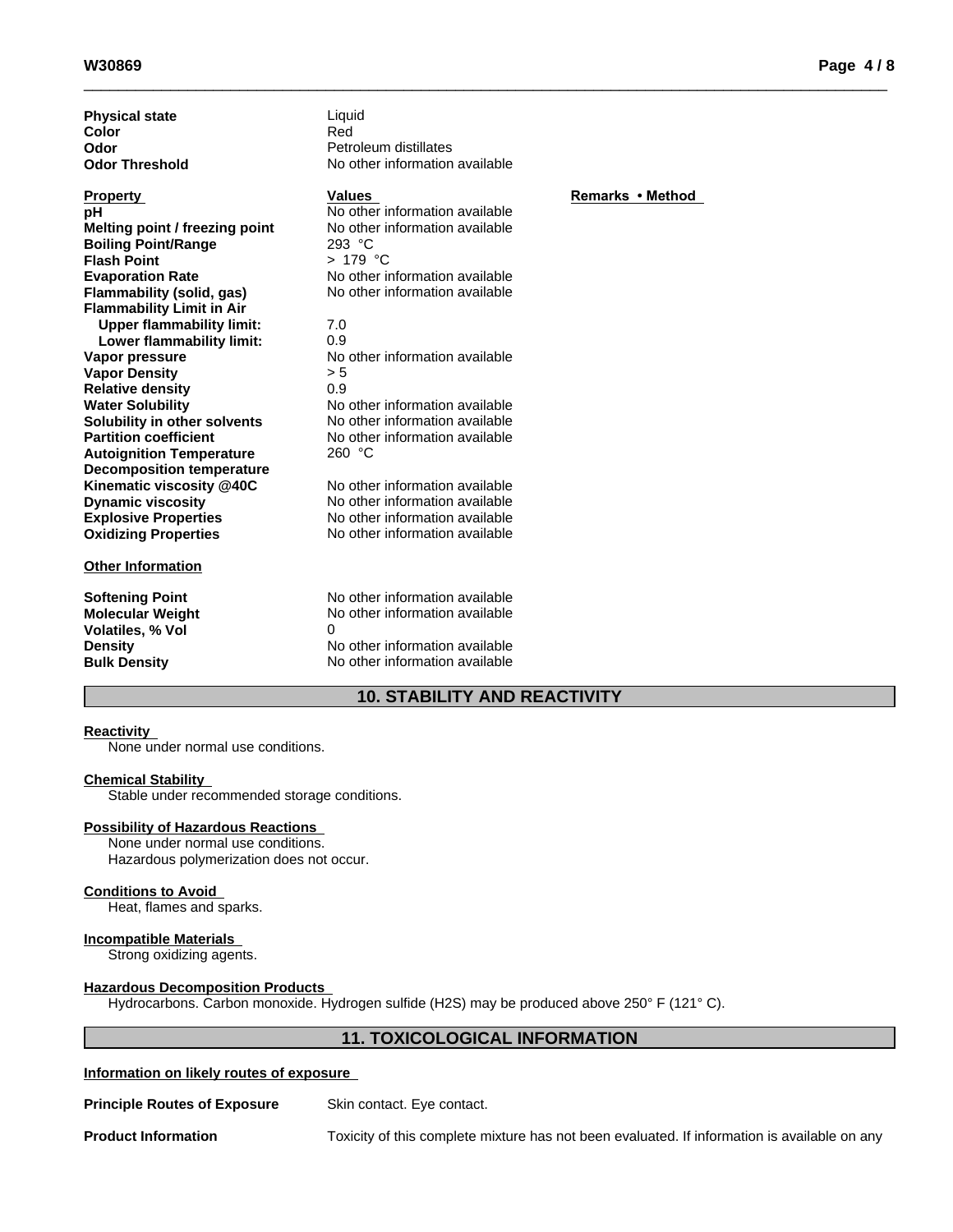of the individual components of the mixture, it is presented in this section. If no information appears in this section, there is no toxicological information available for any of the components of the mixture.

#### **Information on toxicological effects**

| <b>Eve Contact</b>                                                                              | Contact with eyes may cause irritation.                                                                                                                                                                                                                                                                                                                          |
|-------------------------------------------------------------------------------------------------|------------------------------------------------------------------------------------------------------------------------------------------------------------------------------------------------------------------------------------------------------------------------------------------------------------------------------------------------------------------|
| <b>Skin Contact</b>                                                                             | Repeated or prolonged skin contact may cause allergic reactions with susceptible persons.                                                                                                                                                                                                                                                                        |
| <b>Inhalation</b>                                                                               | Avoid breathing of vapors or spray mist. May cause respiratory irritation or other pulmonary<br>effects following prolonged or repeated inhalation of oil mist at airborne levels above the<br>recommended mineral oil mist exposure limits (ACGIH TLV TWA: 5 mg/m <sup>3</sup> ; ACGIH TLV<br>STEL: 10 mg/m <sup>3</sup> ; OSHA PEL TWA: 5 mg/m <sup>3</sup> ). |
| Ingestion                                                                                       | May be harmful if swallowed. Potential for aspiration if swallowed. Not an expected route of<br>exposure. Aspiration may cause pulmonary edema and pneumonitis.                                                                                                                                                                                                  |
|                                                                                                 | Delayed and immediate effects as well as chronic effects from short and long-term exposure                                                                                                                                                                                                                                                                       |
| Sensitization<br><b>Mutagenic Effects</b><br>Carcinogenicity                                    | No other information available.<br>No other information available.<br>The table below indicates if any agency has listed any ingredient of this product as a<br>carcinogen. If no table appears, no toxicological information was found.                                                                                                                         |
| <b>Reproductive Effects</b><br><b>STOT - single exposure</b><br><b>STOT - repeated exposure</b> | No other information available.<br>No other information available.<br>No other information available.                                                                                                                                                                                                                                                            |
| <b>Chronic Toxicity</b>                                                                         | Reports have associated repeated and prolonged occupational overexposure to petroleum<br>based products with liver, kidney, brain and nervous system damage. There is, however,<br>no reported human evidence that these effects occur when exposure is maintained below<br>OSHA and ACGIH limits                                                                |
| Aspiration hazard                                                                               | No other information available.                                                                                                                                                                                                                                                                                                                                  |

#### **Numerical measures of toxicity**

If this product has been classified as a toxic mixture and numerical measures of toxicity have been calculated based on chapter 3.1 of the GHS document, that data will appear below. If no toxicity calculations appear below, no data is available.

### **12. ECOLOGICAL INFORMATION**

#### **Ecotoxicity**

If ecotoxicity data is available on any of the components of this product, the data will be presented in the table below. If there is no table, there is no data available on any of the components of this product.

1.221 % of the mixture consists of components(s) of unknown hazards to the aquatic environment

| <b>Persistence/Degradability</b>       | No other information available.                                                                                                                                                                                                |
|----------------------------------------|--------------------------------------------------------------------------------------------------------------------------------------------------------------------------------------------------------------------------------|
| <b>Bioaccumulative potential</b>       | If bioaccumulation data is available on any of the components of this product, the data will<br>be presented in the table below. If there is no table, there is no data available on any of the<br>components of this product. |
| <b>Mobility in Environmental Media</b> | If mobility data is available on any of the components of this product, the data will be<br>presented in the table below. If there is no table, there is no data available on any of the<br>components of this product.        |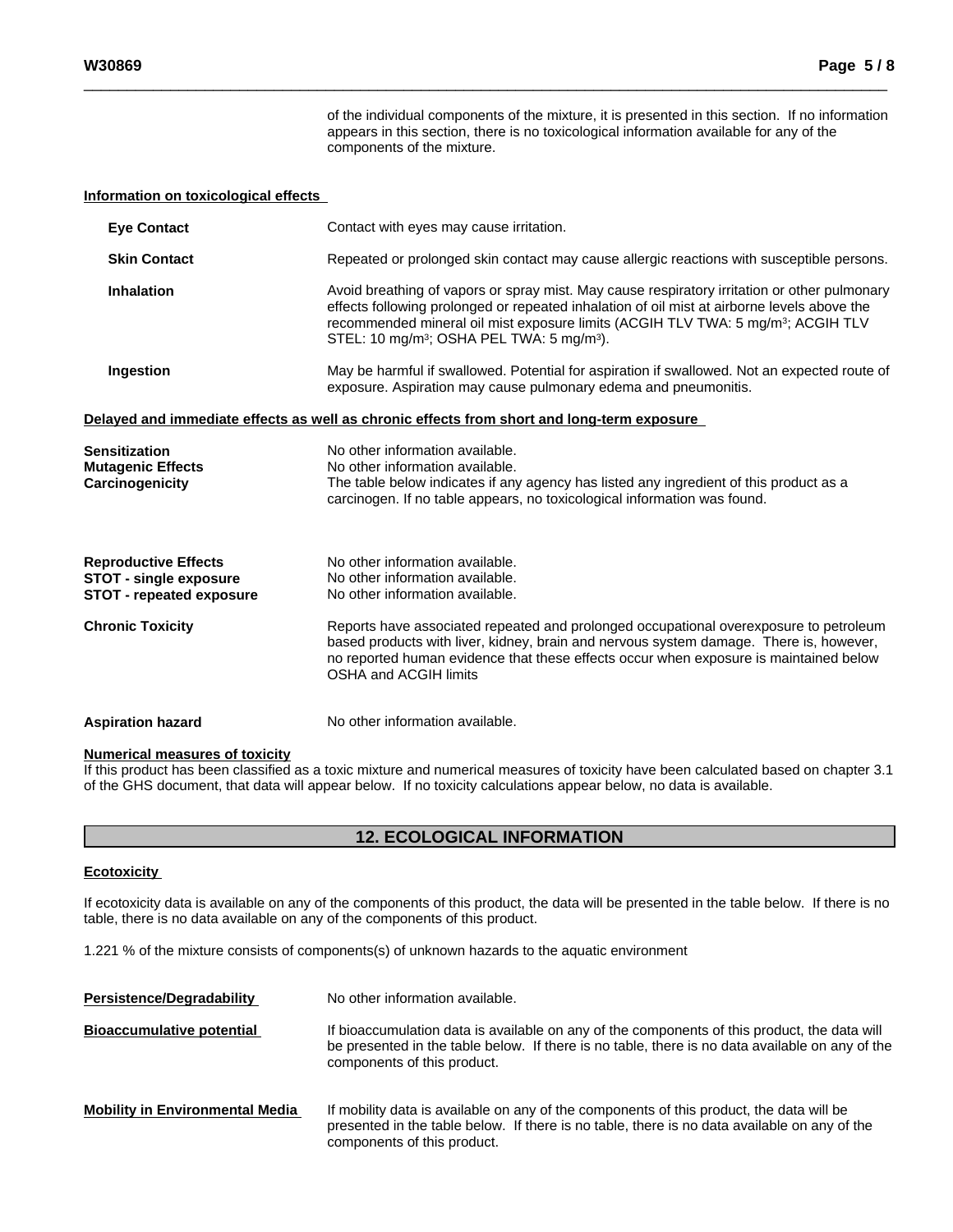# **13. DISPOSAL CONSIDERATIONS Waste treatment methods Waste Disposal Method** Dispose of in accordance with Federal, state and local regulations. **Contaminated Packaging Do not re-use empty containers. US EPA Waste Number** Not applicable **RCRA** Subtitle C of the Resource Conservation and Recovery Act (RCRA) requires disclosure of any components of this mixture that are defined as hazardous waste by the Act. If any ingredients in this product are considered hazardous waste, they will be listed in the table below. If there is no table, there are no haardous waste components in this product. **California Waste Status** If this product contains one or more substances that are listed with the State of California as a hazardous waste, data will be listed in the table below. If there isno table, there is no data available. **Chemical Name California Hazardous Waste Status** Phosphorodithioic acid, O,O-di-C1-14-alkyl esters, zinc salts 68649-42-3 Toxic **14. TRANSPORT INFORMATION**

| <b>DOT</b>      | Not regulated |  |
|-----------------|---------------|--|
| <b>TDG</b>      | Not regulated |  |
| <b>MEX</b>      | Not regulated |  |
| <b>ICAO</b>     | Not regulated |  |
| <b>IATA</b>     | Not regulated |  |
| <b>IMDG/IMO</b> | Not regulated |  |
| RID             | Not regulated |  |
| <b>ADR</b>      | Not regulated |  |
| <b>ADN</b>      | Not regulated |  |
|                 |               |  |

# **15. REGULATORY INFORMATION**

### **International Regulations & Inventories**

**All of the components in the product are on the following Inventory lists:** China (IECSC).

| <b>Chemical Name</b>                          | <b>CAS-No</b>   | <b>EINECS</b> | <b>ELINCS</b>   | <b>TSCA</b> | <b>FIFRA</b> | DSL | <b>NDSL</b> | PICCS | <b>ENCS</b> | <b>CHINA</b> | <b>AICS</b> | <b>KECL</b> |
|-----------------------------------------------|-----------------|---------------|-----------------|-------------|--------------|-----|-------------|-------|-------------|--------------|-------------|-------------|
| Phosphorodithioic                             | 68649-42-3      | X             |                 | Present I   |              | x   |             |       |             | ⌒            | -           | KE-28667    |
| lacid,                                        |                 |               |                 |             |              |     |             |       |             |              |             | X           |
| O,O-di-C1-14-alkyl                            |                 |               |                 |             |              |     |             |       |             |              |             |             |
| esters, zinc salts                            |                 |               |                 |             |              |     |             |       |             |              |             |             |
| $X =$ Listed; $XU =$ Exempt; $-$ = Not Listed |                 |               |                 |             |              |     |             |       |             |              |             |             |
| <b>TSCA/FIFRA</b>                             |                 | Complies      |                 |             |              |     |             |       |             |              |             |             |
| <b>DSL/NDSL</b>                               | Complies        |               |                 |             |              |     |             |       |             |              |             |             |
| <b>EINECS/ELINCS</b>                          | Does not Comply |               |                 |             |              |     |             |       |             |              |             |             |
| <b>ENCS</b>                                   |                 |               | Does not Comply |             |              |     |             |       |             |              |             |             |
| <b>CHINA</b>                                  |                 | Complies      |                 |             |              |     |             |       |             |              |             |             |
| <b>KECL</b>                                   | Does not Comply |               |                 |             |              |     |             |       |             |              |             |             |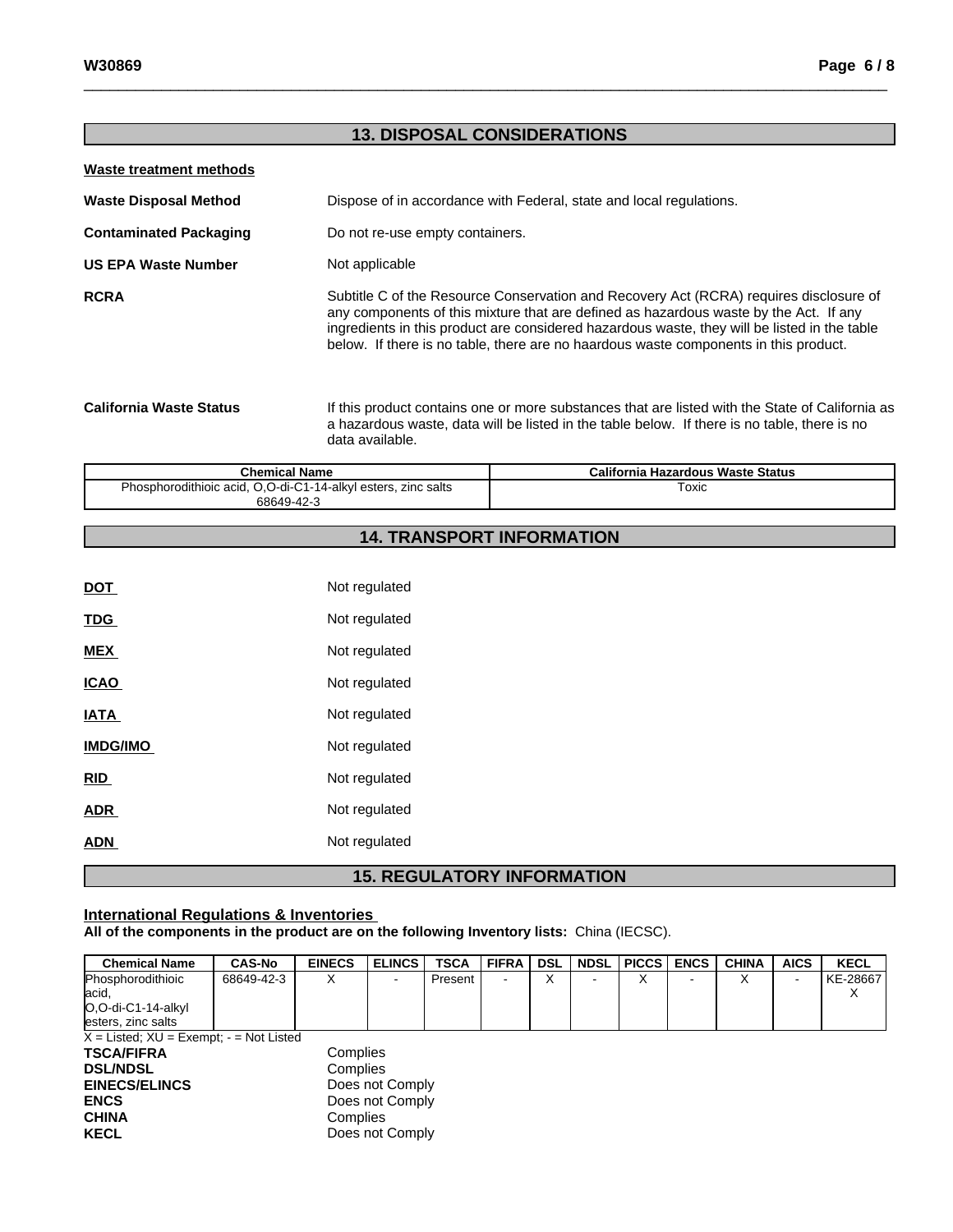| <b>PICCS</b> | Does not Comply |
|--------------|-----------------|
| <b>AICS</b>  | Complies        |

### **U.S. Federal Regulations**

#### **SARA 313**

Section 313 of Title III of the Superfund Amendments and Reauthorization Act of 1986 (SARA) requires reporting of any component of this mixture that is subject to the reporting requirements of the Act and Title 40 of the Code of Federal Regulations, Part 372. If any of the ingredients in this product meet these reporting requirements, they will be listed in the table below. If there is no table, no ingredients of this product meet the reporting requirements.

#### **Clean Water Act**

The Clean Water Act (40 CFR 22.21 and 40 CFR 122.42) requires reporting of any component of this mixture designated as a regulated pollutant by the Act. If any of the ingredients in this product meet these reporting requirements, they will be listed in the table below. If there is no table, no ingredients of this product meet the reporting requirements.

| <b>Chemical Name</b>                                                              | <b>CWA - Reportable</b><br>Quantities | <b>CWA - Toxic Pollutants</b> | <b>CWA - Priority Pollutants</b> | <b>CWA - Hazardous</b><br><b>Substances</b> |
|-----------------------------------------------------------------------------------|---------------------------------------|-------------------------------|----------------------------------|---------------------------------------------|
| Phosphorodithioic acid,<br>O,O-di-C1-14-alkyl esters,<br>zinc salts<br>68649-42-3 |                                       |                               |                                  |                                             |

#### **CERCLA**

The Comprehensive Environmental Response Compensation and Liability Act(CERCLA) (40 CFR 302) and the Superfund Amendments and Reauthorization Act (SARA) (40 CFR 355) require disclosure of any component of this mixture that meets the reporting requirements of these Acts. If any of the ingredients in this product are regulated by one or both of these Acts, they will be listed in the table below. If there is no table, no ingredients of this product meet the reporting requirments. There may be specific reporting requirements at the local, regional or state level pertaining to releases of this material.

### **U.S. Regulations & Inventories**

#### **California Proposition 65**

California Proposition 65 requires disclosure of ingredients of this mixture that are designated as Proposition 65 substances. If any of the ingredients in this product meet these reporting requirements, they will be listed in the table below. If there is no table, no ingredients of this product meet the reporting requirements.

#### **U.S. State Right-to-Know Regulations**

Several states have "State Right-to-Know" regulations requiring disclosure of specific substances. If any of the ingredients in this product meet these reporting requirements, they will be listed in the table below. If there is no table, no ingredients of this product meet the reporting requirements.

#### **U.S. EPA Label Information EPA** Registration Number

# **16. OTHER INFORMATION, INCLUDING DATE OF PREPARATION OF THE LAST REVISION**

#### **Regulatory Lists Searched & Other Sources of Information**

ACGIH - American Converence of Governmental Industrial Hygienists

- ADN European Agreement for International Carriage of Dangerous Goods by Inland Waterways
- ADR European Agreement for International Carriage of Dangerous Goods by Road
- ANSI American National Standards Institute
- CAS Chemical Abstract Services
- CERCLA Comprehensive Environmental Response, Compensation & Liability Act
- CHINA China Inventory
- DOT United States Department of Transportation
- DSL Canada Domestic Substances List

EINECS - European Union (EU) European Inventory of Existing Commercial Chemical Substances

IARC - International Agency for Research on Cancer